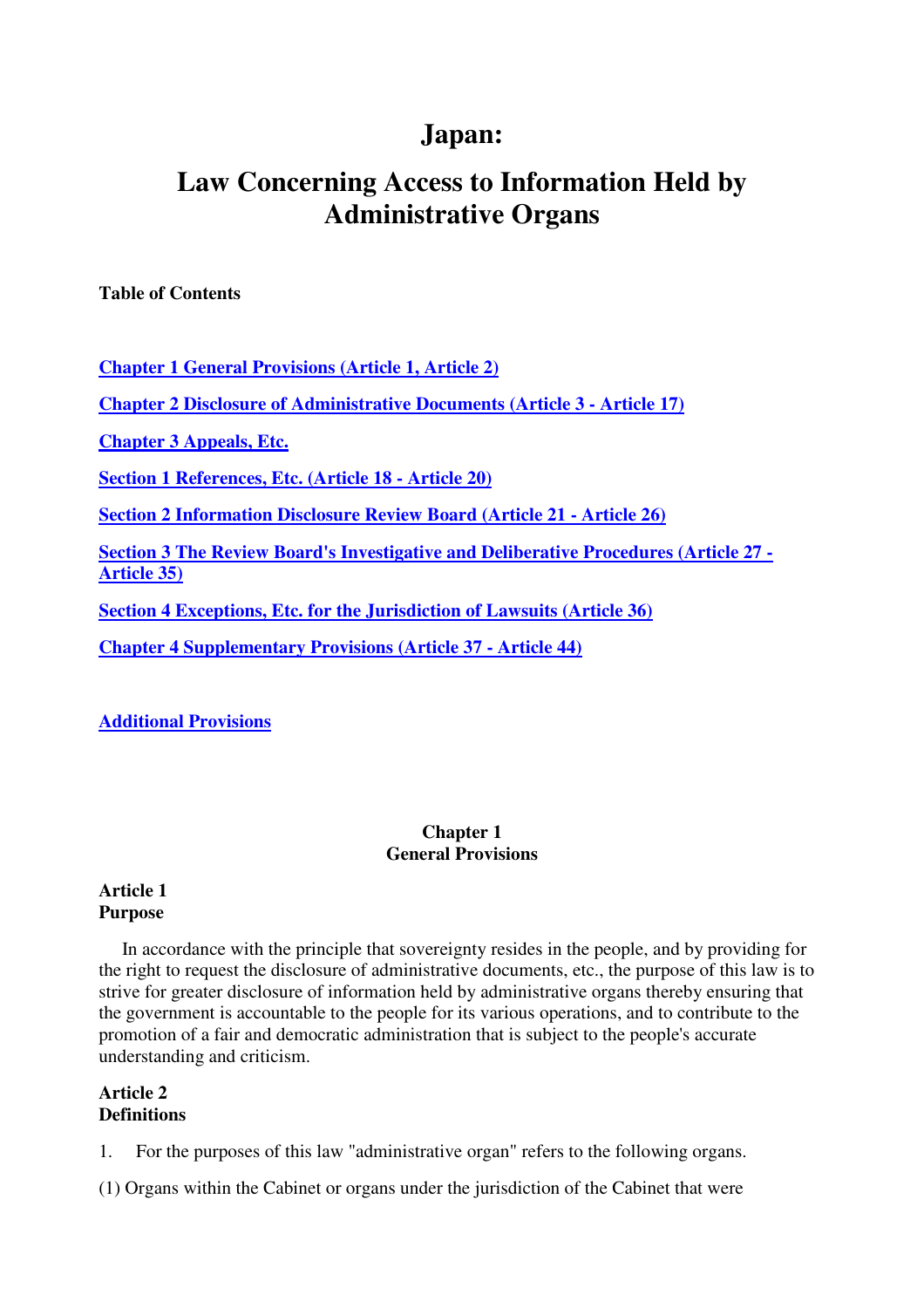established pursuant to law.

(2) Organs established as administrative organs of the State as provided for in Article 3, paragraph 2 of the National Government Organization Law (Law No. 120 of 1948). (Provided that the organ is one in which an organ designated by the Cabinet Order referred to in the next subparagraph is established, the organ designated by the Cabinet Order is excluded.)

(3) Facilities and other organs under Article 8, paragraph 2 of the National Government Organization Law, and extraordinary organs under Article 8, paragraph 3 of the same law, that are designated by Cabinet Order.

(4) The Board of Audit

2. For the purposes of this law "administrative document" means a document, drawing, and electromagnetic record (Meaning a record created in a form that cannot be recognized through one's sense of perception such as in an electronic form or magnetic form. Hereinafter the same.), that, having been prepared or obtained by an employee of an administrative organ in the course of his or her duties, is held by the administrative organ concerned for organizational use by its employees. However, the following are excluded:

(1) Items published for the purpose of selling to many and unspecified persons, such as official gazettes, white papers, newspapers, magazines, and books.

(2) In the case of archives and other organs designated by Cabinet Order, as provided for by Cabinet Order, items that are specially managed as either historical or cultural materials, or as materials for academic research.

#### **Chapter 2 Disclosure of Administrative Documents**

#### **Article 3 The Right to Request Disclosure**

 Any person, as provided for by this law, may request to the head of an administrative organ (Provided that the organ is designated by the Cabinet Order of the preceding Article, paragraph 1, subparagraph (3), that person designated for each organ by Cabinet Order. Hereinafter the same.) the disclosure of administrative documents held by the administrative organ concerned.

#### **Article 4 The Procedure for Requesting Disclosure**

1. A request for disclosure as provided for by the preceding Article (Hereinafter referred to as a "disclosure request.") shall be submitted to the head of an administrative organ as a document (Hereinafter referred to as a "disclosure application.") in which are entered the following items.

(1) The requester's full name or title, along with a permanent address or place of residence, as well as the full name of a representative in the case of a corporation or other group.

(2) The titles of administrative documents or other particulars that will suffice to specify the administrative documents relevant to the disclosure request.

2. When the head of an administrative organ concludes that there is a deficiency in the form of the disclosure application, he or she may, fixing a suitable period of time, ask the person making the disclosure request (Hereinafter referred to as "the requester.") to revise the request. In this case, the head of the administrative organ shall endeavor to put at the requester's disposal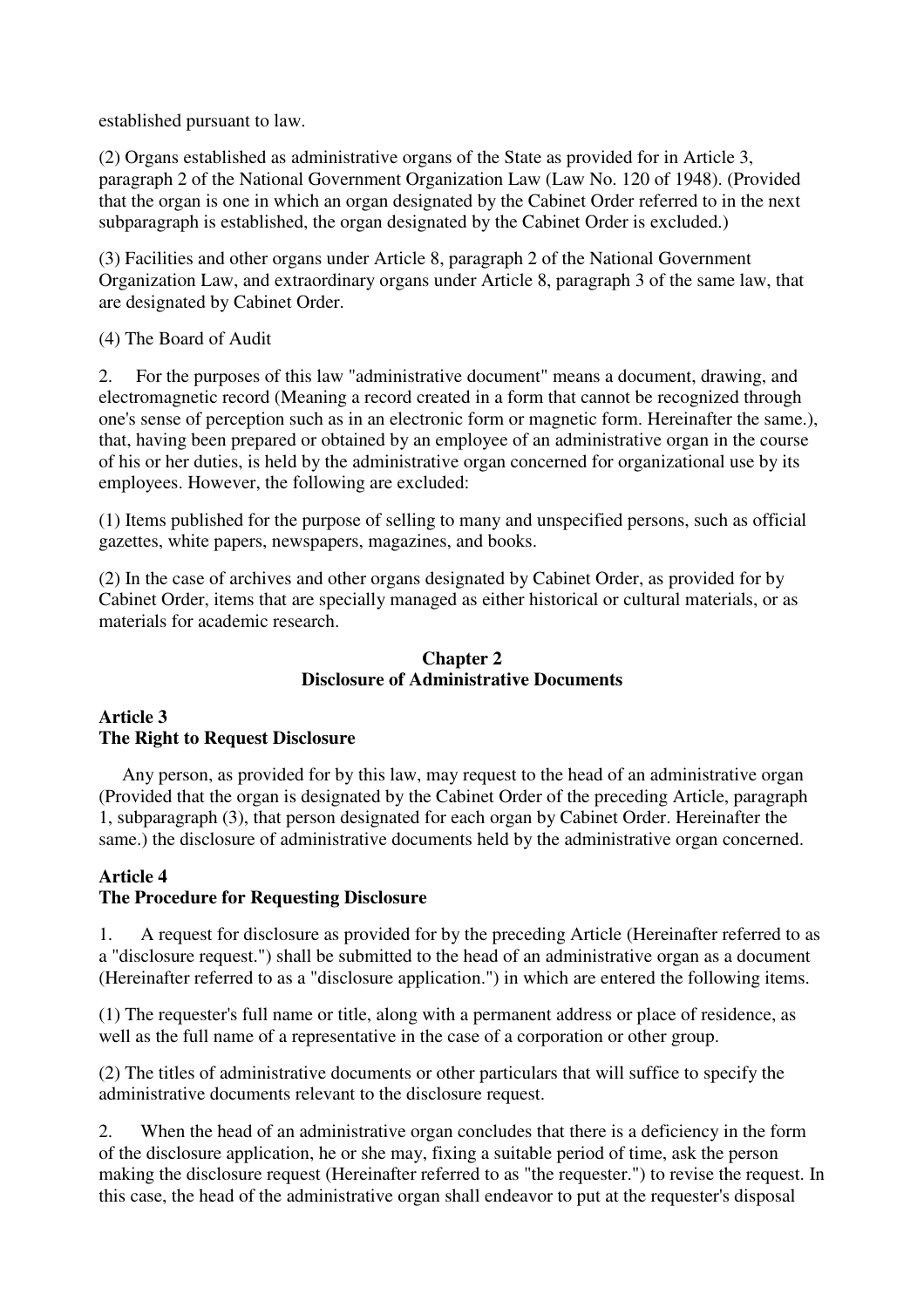information that will be helpful in the revision.

#### **Article 5 The Obligation to Disclose Administrative Documents**

 When there is a disclosure request, excluding cases in which any of the information mentioned in each of the following subparagraphs (Hereinafter referred to as "non-disclosure information.") is recorded in the administrative documents concerned with the disclosure request, the head of an administrative organ shall disclose said administrative documents to the requester.

(1) Information concerning an individual (Excluding information concerning the business of an individual who carries on said business.), where it is possible to identify a specific individual from a name, birth date or other description, etc., contained in the information concerned (Including instances where through collation with other information it is possible to identify a specific individual.) , or when it is not possible to identify a specific individual, but by making the information public there is a risk that an individual's rights and interests will be harmed. However, the following are excluded:

(a) Information that is made public, or information that is scheduled to be made public, as provided for by law or by custom.

(b) Information recognized as necessary to be made public in order to protect a person's life, health, livelihood, or property.

(c) In the case that the said individual is a public official (National public employees as described in Article 2, Section 1 of the National Public Service Law (Law No. 120 of 1947) or local public service personnel as described in Article 2 of the Local Public Service Personnel Law (Law No. 261 of 1950).), when said information is information that concerns the performance of his or her duties, from within said information that portion which concerns the said public official's office and the substance of the said performance of duties.

 (2) Information concerning a corporation or other entity (Excluding the State and local public entities. Hereinafter referred to as a "corporation, etc."), or information concerning the business of an individual who carries on said business, as set forth below. Excluding, however, information recognized as necessary to be made public in order to protect a person's life, health, livelihood, or property.

(a) Where there is a risk that, by being made public, the rights, competitive standing, or other legitimate interests of the corporation, etc. or the said individual will be harmed.

(b) Where upon the request of an administrative organ it was offered voluntarily on the condition that it not be made public, and where in light of the nature of the information and the circumstances, etc. at the time, such as the corporation, etc. or the individual not ordinarily making the information public, the attachment of said condition is considered to be rational.

(3) Information that, if made public, the head of an administrative organ with adequate reason deems to pose a risk of harm to the security of the State, a risk of damage to trustful relations with another country or an international organization, or a risk of causing a disadvantage in negotiations with another country or an international organization.

(4) Information that, if made public, the head of an administrative organ with adequate reason deems to pose a risk of causing a hindrance to the prevention, suppression or investigation of crimes, the maintenance of public prosecutions, the execution of sentencing, and other public security and public order maintenance matters.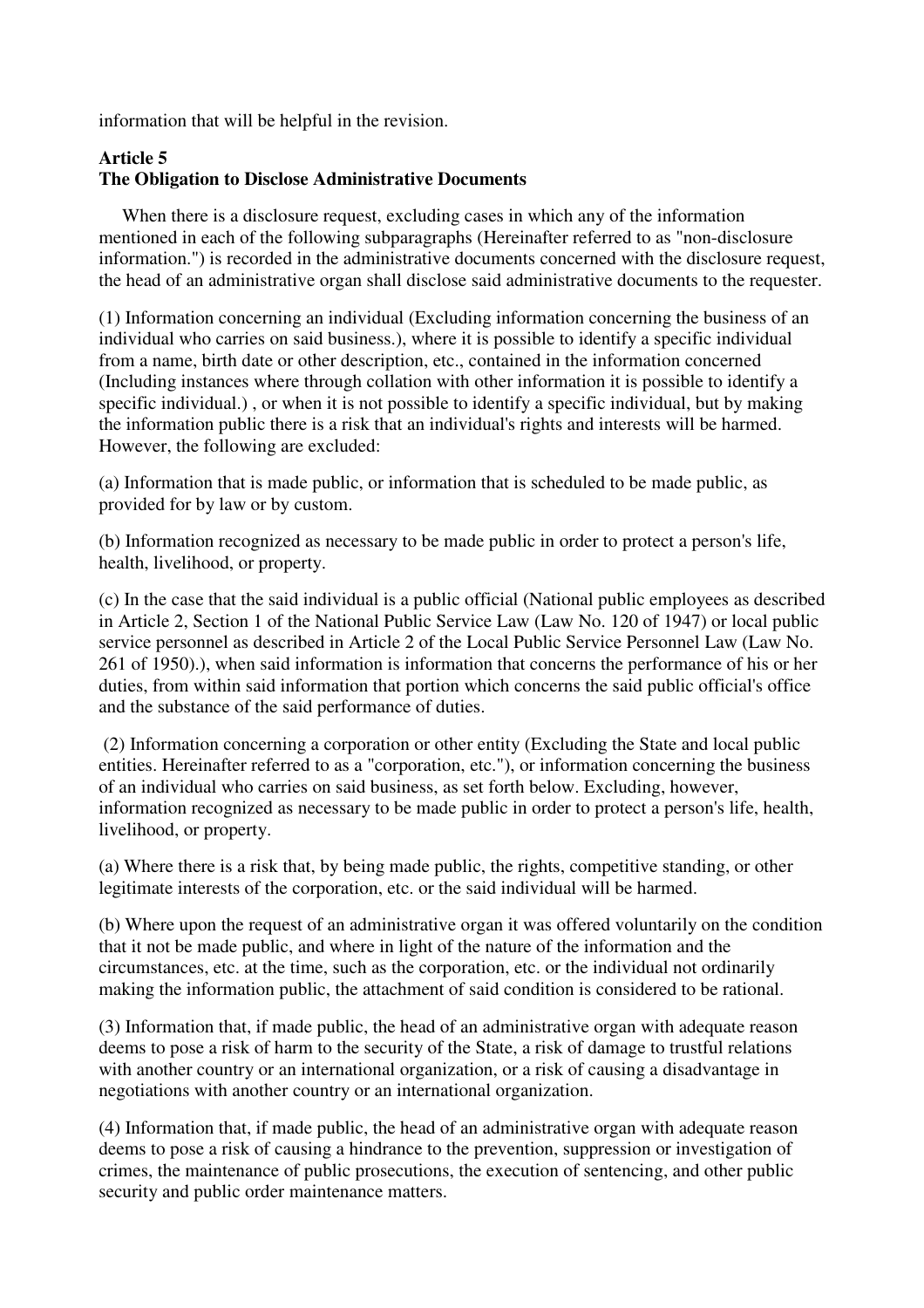(5) Information concerning deliberations, examinations, or consultations internal to or between either organs of the State or local public entities that, if made public, would risk unjustly harming the frank exchange of opinions or the neutrality of decision making, risk unjustly causing confusion among the people, or risk unjustly bringing advantage or disadvantage to specific individuals.

(6) Information that concerns the affairs or business conducted by an organ of the State or a local public entity that, if made public, by the nature of said affairs or business, would risk, such as the following mentioned risks, causing a hindrance to the proper performance of said affairs or business.

(a) In relation to affairs concerned with audits, inspections, supervision, and testing, the risk of making difficult the grasping of accurate facts, along with the risk of facilitating illegal or unfair acts or making difficult the discovery of those acts.

(b) In relation to affairs concerned with contracts, negotiations, or administrative appeals and litigation, the risk of unfairly harming the State's or a local public entity's property interests or position as a party.

(c) In relation to affairs concerned with research studies, the risk that their impartial and efficient execution will be unjustly obstructed.

(d) In relation to affairs concerned with personnel management, the risk that the impartial and smooth maintenance of personnel matters will be hindered.

(e) In relation to the business of an enterprise managed by the State or a local public entity, the risk that legitimate interests arising from the management of the enterprise will be harmed.

#### **Article 6 Partial Disclosure**

1. In the case that non-disclosure information is recorded in a part of an administrative document concerned with a disclosure request, when it is possible to easily divide and exclude the portion in which the non-disclosure information is recorded, the head of the administrative organ shall disclose to the requester the portion other than the excluded portion. However, this shall not apply when it is deemed that meaningful information is not recorded in the portion other than the excluded portion.

2. In the case that the information of subparagraph (1) of the preceding Article (Limited to that which makes possible the identification of a specific individual.) is recorded in an administrative document concerned with a disclosure request, and if by excluding from said information the portion of the description, etc., that makes possible the identification of a specific individual, such as a name or birth date, there is considered to be no risk of harm to an individual's rights and interests even though it is made public, then the portion other than the excluded portion shall be regarded as not being included in the information of the said subparagraph, and the preceding paragraph shall apply.

# **Article 7**

# **Discretionary Disclosure for Public Interest Reasons**

 Even in the case that non-disclosure information is recorded in administrative documents concerned with a disclosure request, when it is deemed that there is a particular public interest necessity, the head of an administrative organ may disclose the administrative documents to the requester.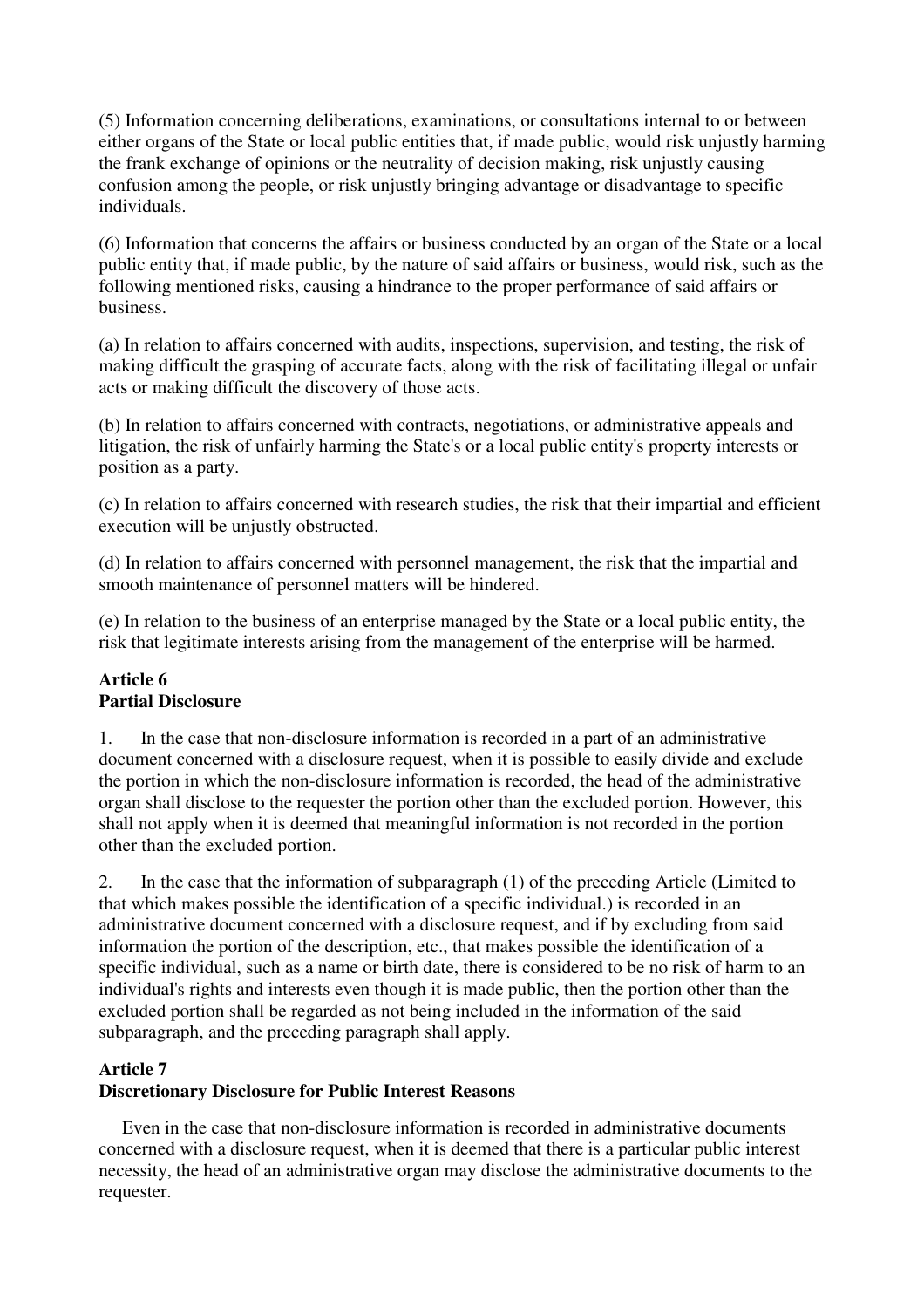# **Article 8 Information Concerning the Existence of Administrative Documents**

 When non-disclosure information will be released by merely answering whether or not administrative documents concerned with a disclosure request exist or do not exist, the head of an administrative organ, without making clear the existence or non-existence of the documents, may refuse the disclosure request.

# **Article 9**

# **Measures Concerning Disclosure Requests**

1. When disclosing all or a part of the administrative documents concerned with a disclosure request, the head of the administrative organ shall make a decision to that effect, and notify the requester to that effect in writing as well as of matters determined by Cabinet Order relating to the implementation of disclosure.

2. When not disclosing any of the administrative documents concerned with a disclosure request (Including when refusing the disclosure request in accordance with the preceding Article, as well as when administrative documents concerned with the request are not held.) the head of the administrative organ shall make a decision to the effect of non-disclosure and notify the requester to that effect in writing.

# **Article 10**

# **Time Limit for Disclosure Decisions, Etc.**

1. The preceding Article's decisions (Hereinafter referred to as "disclosure decisions, etc.") shall be made within thirty days after the day of the disclosure request. However, in the case that a revision is requested as provided for in Article 4, paragraph 2, the number of days required for the revision shall not be included within this time limit.

2. Notwithstanding the preceding paragraph, when there are justifiable grounds such as difficulties arising from the conduct of business, the head of the administrative organ may extend the time limit provided for in the same paragraph for up to thirty days. In this case, the head of the administrative organ shall without delay notify the requester in writing of the extension period along with the reason for the extension.

# **Article 11**

# **Exception to the Time Limit for Disclosure Decisions, Etc.**

 In the case that there is a considerably large amount of administrative documents concerned with the disclosure request, and there is a risk that by making disclosure decisions, etc. for all of them within sixty days of the disclosure request the performance of duties will be considerably hindered, notwithstanding the preceding Article, it shall be sufficient if the head of the administrative organ makes disclosure decisions, etc. for a reasonable portion of the administrative documents concerned with the disclosure request within the said period of time, and if disclosure decisions, etc. are made for the remaining administrative documents within a reasonable period of time. In this case, the head of the administrative organ shall within the period of time provided for in the first paragraph of the same Article notify the requester in writing of the following items:

(1) The application of this Article and the reason for its application.

(2) The time limit for making disclosure decisions, etc. for the remaining administrative documents.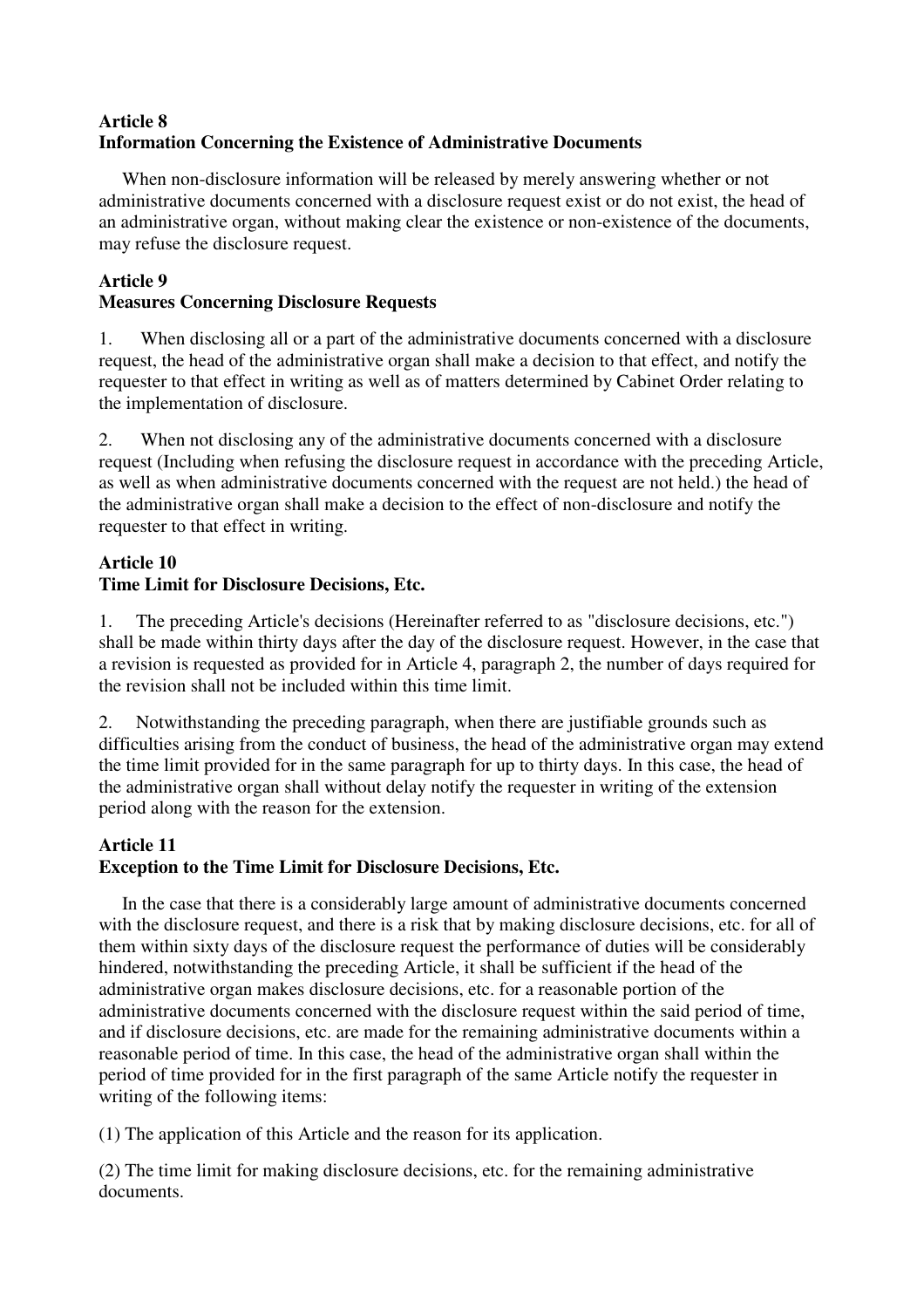# **Article 12 Transfer of a Case**

1. When there is a justifiable reason for the head of another administrative organ to make the disclosure decisions, etc., such as when administrative documents concerned with a disclosure request were prepared by another administrative organ, the head of an administrative organ may upon consulting with the head of the other administrative organ transfer the case to the head of the other administrative organ. In this case, the head of the administrative organ who transfers the case shall notify in writing the requester to the effect that the case was transferred.

2. When a case has been transferred as provided for in the preceding paragraph the head of the administrative organ who has received the transfer shall make the disclosure decisions, etc. for the disclosure request. In this case, the acts prior to transfer by the head of the administrative organ who has transferred the case are considered to be those of the head of the administrative organ who has received the transfer.

3. In the case of the preceding paragraph, when the head of the administrative organ who has received the transfer makes an Article 9, paragraph 1, decision (Hereinafter referred to as a "decision to disclose."), that administrative organ head shall implement disclosure. In this case, the head of the administrative organ who has transferred the case shall cooperate as necessary in the implementation of disclosure.

# **Article 13 Granting Third Persons an Opportunity to Submit a Written Opinion, Etc.**

1. When information regarding a person other than the State, a local public entity, or the requester (Hereinafter in this Article, Article 19, and Article 20 referred to as a "third person.") is recorded in the administrative documents concerned with a disclosure request, the head of the administrative organ, when undertaking disclosure decisions, etc., may communicate to the third person concerned with the information a representation of the administrative documents concerned with the disclosure request and other items determined by Cabinet Order, and may provide the opportunity to submit a written opinion.

2. In the event that either of the following subparagraphs apply, before making a decision to disclose, the head of the administrative organ shall communicate in writing to the third person concerned with the information a representation of the documents concerned with the disclosure request and other items determined by Cabinet Order, and shall provide the opportunity to submit a written opinion. However, this shall not apply in the case that the third person's whereabouts are unknown.

(1) Where, in the case that the intention is to disclose administrative documents in which information relating to a third person is recorded, it is deemed that said information will fall within the information provided for in Article 5, subparagraph (1)(b), or within the proviso contained in subparagraph (2) of the same Article.

(2) When administrative documents within which information concerning a third person is recorded are to be disclosed under Article 7.

3. In the case that the third party who was provided an opportunity to submit a written opinion as provided for by the preceding two paragraphs submits a written opinion indicating opposition to disclosure of the administrative documents concerned, the head of the administrative organ, when making a decision to disclose, shall place at least two weeks between the day of the decision to disclose and the day that disclosure will be implemented. In this case, upon making the decision to disclose the head of the administrative organ shall immediately notify in writing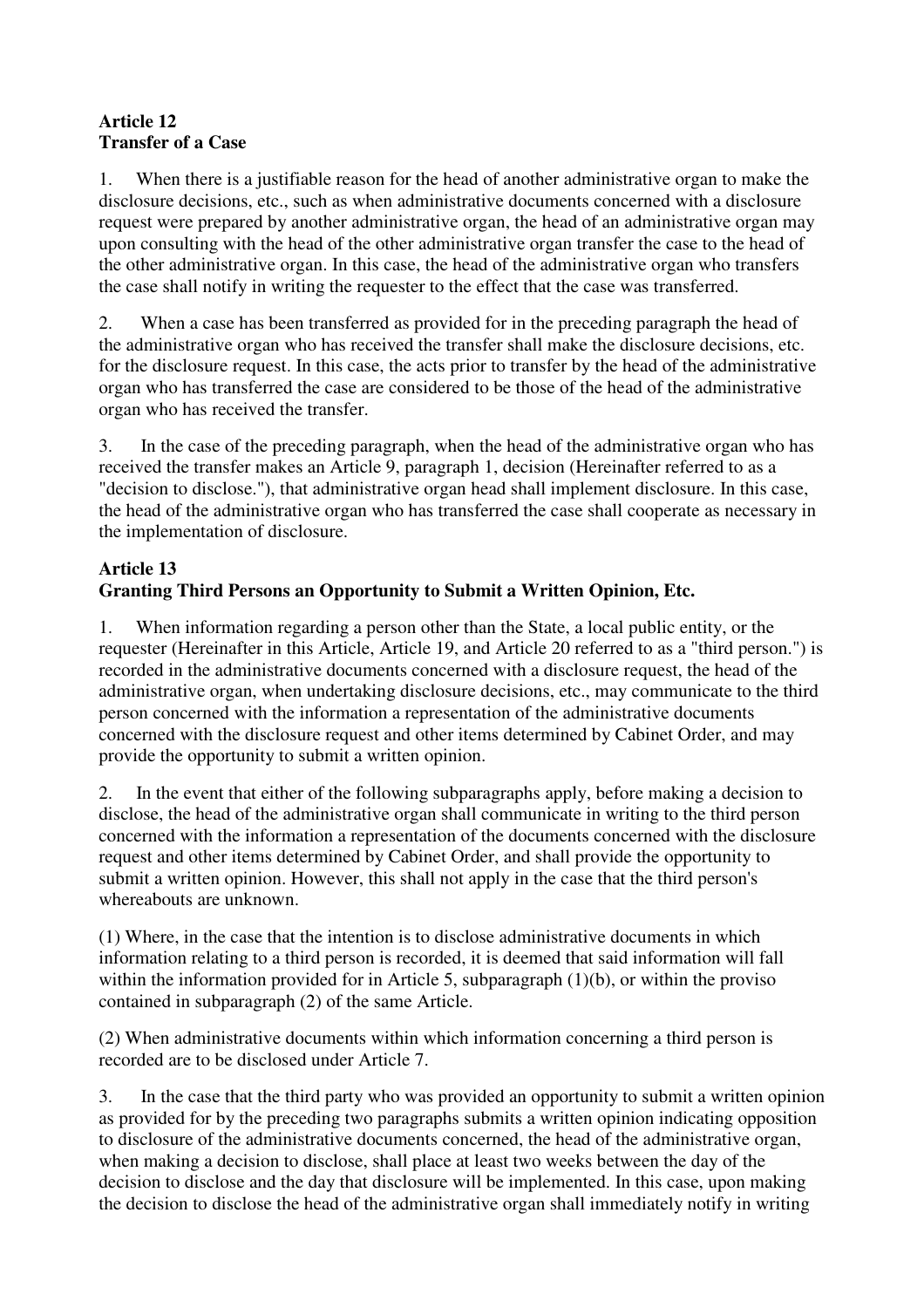the third person who submitted the written opinion (In Article 18 and Article 19 referred to as an "opposition written opinion.") to the effect that the decision to disclose was made, the reason, and the date of implementation of disclosure.

# **Article 14 Implementation of Disclosure**

1. The disclosure of administrative documents shall take place by inspection or by the provision of copies for documents or drawings, and for electromagnetic records by methods determined by Cabinet Order that take into consideration their classification and the state of development, etc. of information technology. However, when disclosure of an administrative document is to take place by the inspection method, if the head of the administrative organ considers that there is a risk that difficulties in the preservation of the administrative document will arise, or for other justifiable reasons, a copy of the document may be provided for inspection.

2. The person who will obtain disclosure of administrative documents based upon a disclosure decision, as provided for by Cabinet Order, shall request the desired method of implementation of disclosure and other items determined by Cabinet Order to the head of the administrative organ who made the disclosure decision.

3. The request as provided for by the preceding paragraph shall be made within thirty days after the notification provided for in Article 9, paragraph 1. However, this shall not apply when there is a justifiable reason for being unable to make the request within this time limit.

4. The person who has obtained disclosure of administrative documents based upon a disclosure decision, within thirty days after first obtaining disclosure, may request to the head of the administrative organ to the effect of again obtaining disclosure. In this case the proviso in the preceding paragraph shall apply mutatis mutandis.

# **Article 15 Coordination with Disclosure Implementation by Other Laws**

1. In the case that under the provisions of another law, administrative documents concerned with a disclosure request are to be disclosed to any person by a method the same as provided for in the text of the preceding Article, paragraph 1 (When the time limit for disclosure is provided for, limited to within that time limit.), irrespective of the text of said paragraph, the head of the administrative organ shall not disclose those administrative documents by that same method. However, this shall not apply when within the other law's provisions there is a provision to the effect that in specific circumstances disclosure shall not take place.

2. When the disclosure method designated by provisions of the other law is public inspection, said public inspection shall be regarded as inspection in the text of the preceding Article, paragraph 1, and the preceding paragraph shall apply.

# **Article 16 Fees**

1. The person who makes a disclosure request, and the person who obtains the disclosure of administrative documents, as provided for by Cabinet Order, shall pay respectively a fee for the disclosure request and a fee for the implementation of disclosure of an amount determined by Cabinet Order and within the limits of actual expenses.

2. In determining the amount of the fee of the preceding paragraph consideration shall be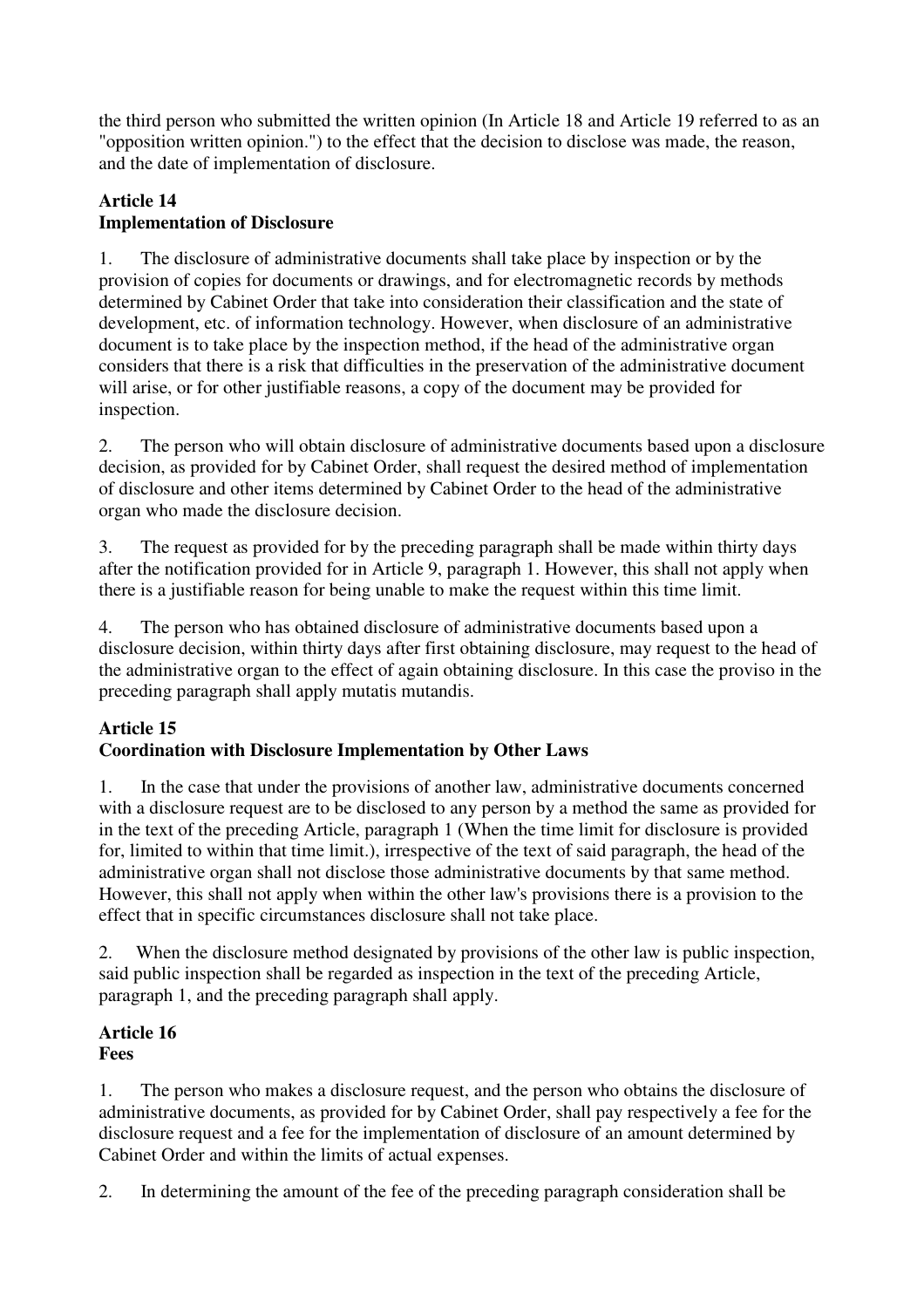given to see that it is as affordable an amount as possible.

3. When it is deemed that there is economic hardship or other special reasons, as provided for by Cabinet Order, the head of an administrative organ may reduce or exempt the fee of paragraph 1.

#### **Article 17**

#### **Delegation of Authority and Functions**

 As provided for by Cabinet Order (In the case of organs under Cabinet jurisdiction and the Board of Audit, orders of said organ.), the head of an administrative organ may delegate to an employee of said administrative organ the authority and functions provided for in this Chapter.

#### **Chapter 3 Appeals, Etc.**

**Section 1 References, Etc.** 

#### **Article 18 References to the Review Board**

When there is an appeal of a disclosure decision, etc. in accordance with the Administrative Complaint Investigation Law (Law No. 160 of 1962), the head of the administrative organ who is expected to make a ruling or decision on the appeal, excluding cases that fall within either of the following subparagraphs, shall make a reference to the Information Disclosure Review Board (When the head of the administrative organ who is expected to make a ruling or decision on the appeal is head of the Board of Audit, a review board separately provided for by law. In Section 3 generically referred to as the "Review Board.").

(1) When the appeal is unlawful and is rejected.

(2) When upon a ruling or decision the disclosure decision, etc. (Excluding decisions to the effect of disclosing all the administrative documents concerned with a disclosure request. Hereinafter in this subparagraph and in Article 20 the same.) concerned with the appeal is revoked or altered, and all the administrative documents concerned with the appeal are to be disclosed. However, this shall exclude cases in which an opposition written opinion regarding the disclosure decision, etc. has been submitted.

#### **Article 19 Notification of Reference**

 The head of an administrative organ who makes a reference according to the provisions of the preceding Article (Hereinafter referred to as the "reference agency.") shall notify the following listed persons to the effect that the reference was made.

(1) The appellant and intervenor.

(2) The requester (Excluding cases in which the requester is the appellant or intervenor.).

(3) Third persons who have submitted an opposition written opinion about the disclosure decision, etc. that is concerned with the appeal (Excluding cases in which the third person is the appellant or an intervenor.).

#### **Article 20**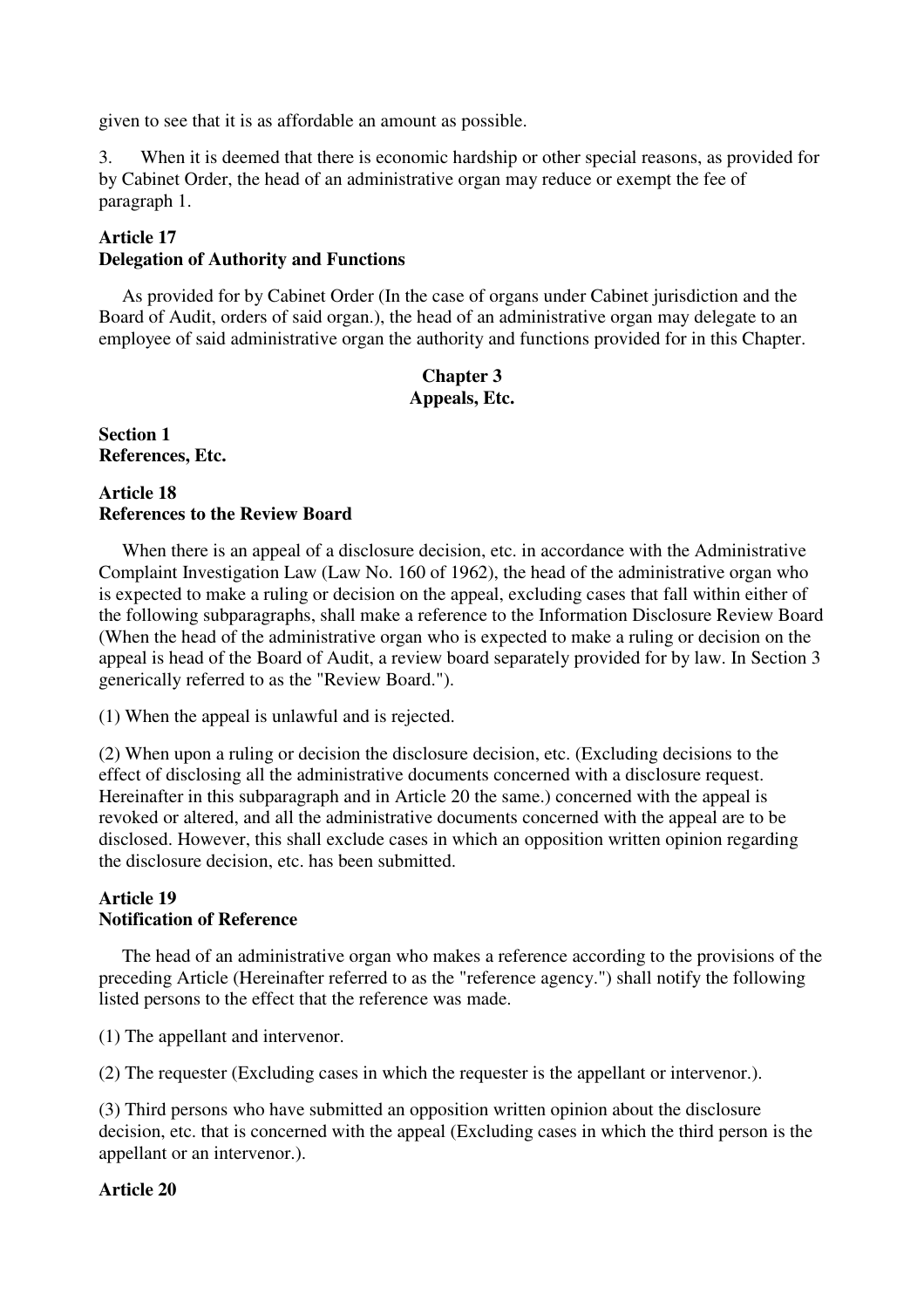#### **Procedures in the Case that an Appeal from a Third Person is Dismissed, Etc.**

 The provisions of Article 13, paragraph 3, shall apply mutatis mutandis in a case in which the ruling or decision falls within either of the following subparagraphs.

(1) A ruling or decision to reject or dismiss an appeal from a third person regarding a decision to disclose.

(2) A ruling or decision altering the disclosure decision, etc. concerned with an appeal to the effect of disclosing administrative documents concerned with a disclosure decision, etc. (Limited to cases in which an intervenor who is a third person has expressed an intention to oppose the disclosure of the administrative documents.).

#### **Section 2 Information Disclosure Review Board**

#### **Article 21 Establishment**

 An Information Disclosure Review Board shall be established within the Prime Minister's Office in order to examine and deliberate appeals in response to references as provided for in Article 18.

#### **Article 22 Organization**

1. The Information Disclosure Review Board shall be composed of nine members.

2. Members shall serve part-time. However, not more than three members may serve fulltime.

# **Article 23 Members**

1. The Prime Minister shall appoint members from among those people of superior judgment who have been approved by both Houses.

2. In the case that a member's term expires or a vacancy occurs, and when the consent of both Houses cannot be obtained due to Diet adjournment or dissolution of the House of Representatives, the Prime Minister may, notwithstanding the preceding paragraph, appoint members from among those holding the qualifications as provided for in the same paragraph.

3. In the case of the preceding paragraph, ex post facto approval by both Houses shall be obtained during the first Diet session following the appointment. In this case, when the ex post facto approval of both Houses cannot be obtained the Prime Minister shall immediately dismiss the member.

4. Members' terms of office shall be three years. However, the term for a member filling a vacancy shall be the remaining portion of the former member's term.

5. Members may be re-appointed.

6. When a member's term expires that member shall continue to discharge his or her duties until a replacement is appointed.

7. When the Prime Minister concludes that a member is not able to carry out his or her duties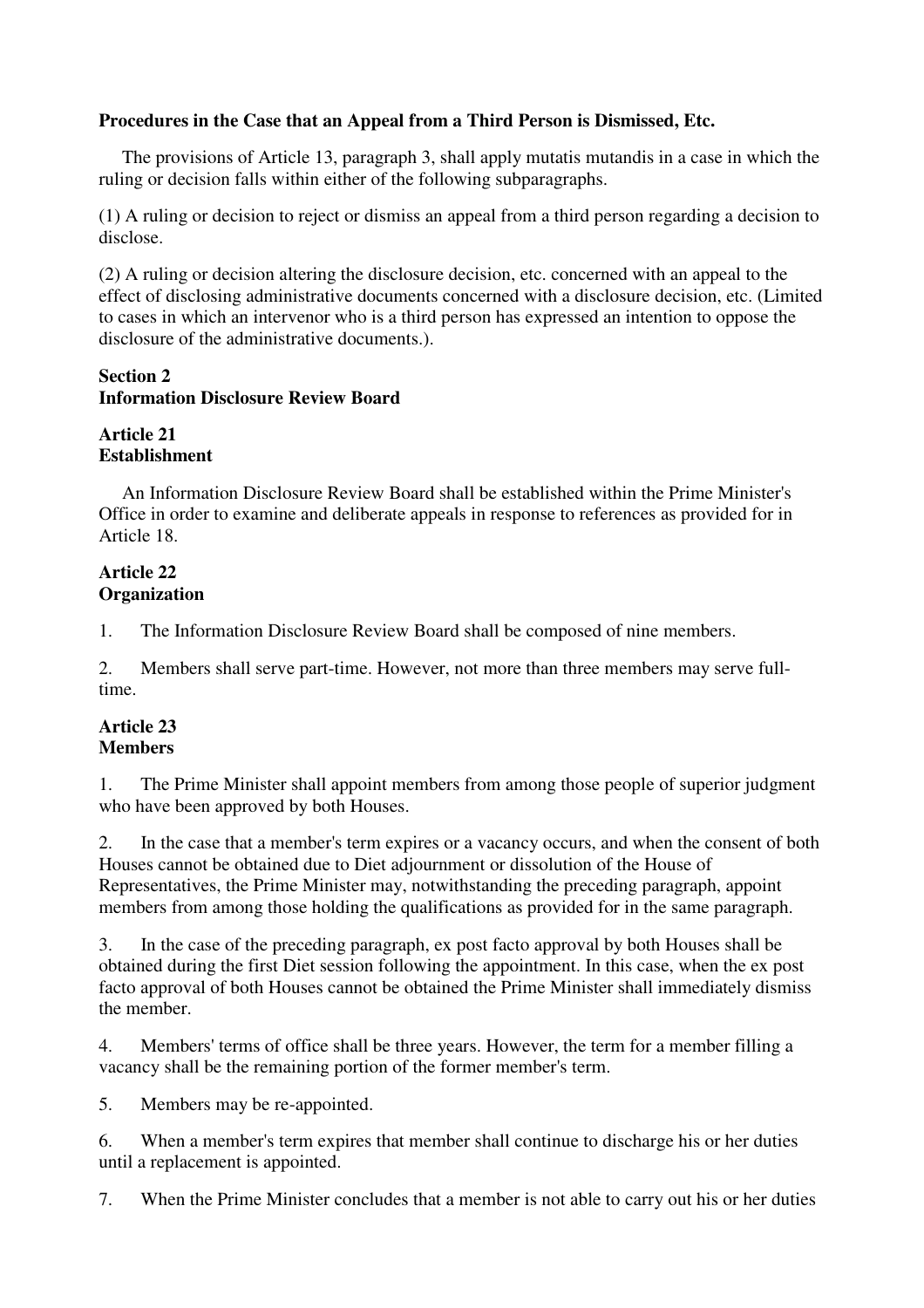due to a physical or mental difficulty, or concludes that a member has acted in contravention of official duties or that there has been some other misconduct unbecoming of a member, he or she, on receiving the approval of both Houses, may dismiss that member.

8. Members shall not disclose secrets they have come to know in the course of their official duties. The same shall apply after resigning from office.

9. While in office a member shall not be an officer of a political party or other political association, or actively take part in a political movement.

10. Full-time members, while in office, except where they have received the Prime Minister's permission, shall not engage in another job for remuneration, run a commercial enterprise, or conduct any other business the purpose of which is to profit financially.

11. Members' salaries are to be determined by a separate law.

#### **Article 24 Chairperson**

1. The position of Chairperson shall be established in the Information Disclosure Review Board, and the members shall elect that person from among themselves.

2. The Chairperson shall direct the affairs of and represent the Information Disclosure Review Board.

3. In the event that the Chairperson has an accident, the member who has been designated in advance by the Chairperson shall perform the duties of the Chairperson.

# **Article 25 Collegiate Body**

1. The Information Disclosure Review Board shall examine and deliberate matters concerned with an appeal in collegiate bodies composed of three nominated members.

2. Notwithstanding the preceding paragraph, in cases designated by the Information Disclosure Review Board, matters concerned with an appeal shall be examined and deliberated in a collegiate body comprised of all members.

#### **Article 26 Secretariat**

1. A Secretariat shall be established within the Information Disclosure Review Board to manage the affairs of the Information Disclosure Review Board.

2. In addition to a secretary-general, the necessary staff shall be employed within the Secretariat.

3. The secretary-general shall direct the affairs of the Secretariat according to the Chairperson's orders.]

# **Section 3**

# **The Review Board's Investigative and Deliberative Procedures**

**Article 27 The Review Board's Investigative Authority**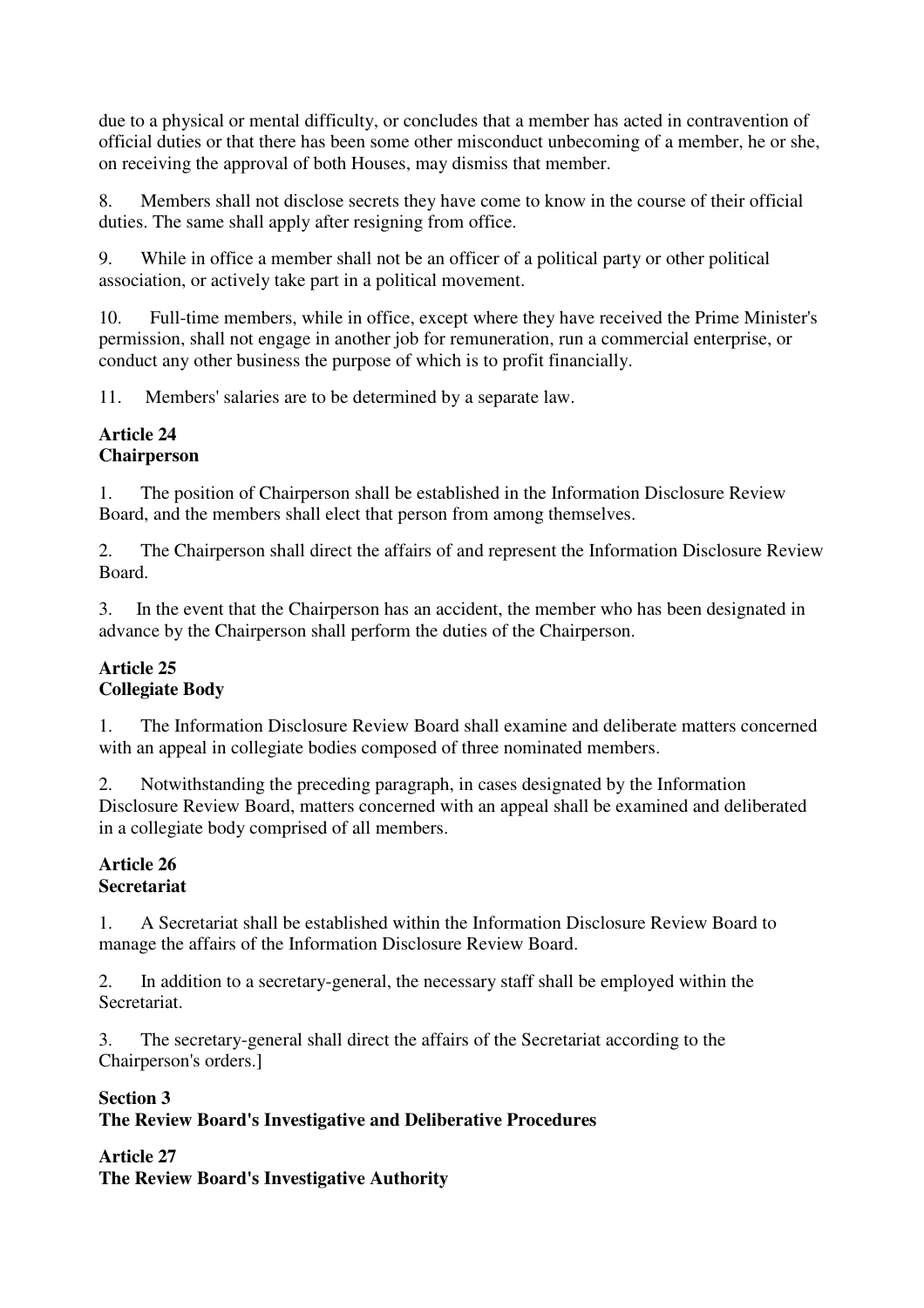1. When it is deemed necessary, the Review Board may request the reference agency to present the administrative documents concerned with the disclosure decision, etc.. In this case, no one may request to the Review Board the disclosure of those administrative documents presented to the Review Board.

2. The reference agency shall not turn down a request made in accordance with the preceding paragraph.

3. When it is deemed necessary, the Review Board may request to the reference agency that it produce and submit to the Review Board materials classifying or arranging in a manner specified by the Review Board the contents of the information recorded in the administrative documents concerned with the disclosure decision, etc.

4. In addition to the provisions of the first paragraph and the preceding paragraph of this Article, the Review Board may, in relation to the matter concerned with an appeal, request the appellant, intervenor, or the reference agency (hereinafter referred to as "appellant, etc.") to submit written opinions or other materials, and may have persons deemed appropriate make statements about facts of which they have knowledge or request expert opinions or make any other necessary investigations.

# **Article 28**

# **Statements of Opinion**

1. When there is a petition from an appellant, etc., the Review Board shall provide an opportunity for that appellant, etc. to orally deliver his or her opinion. However, this shall not apply when the Review Board deems that it is not necessary.

2. As regards the text of the preceding paragraph, upon receiving the Review Board's permission, an appellant or an intervenor may appear together with assistants.

#### **Article 29 Submission of Written Opinions, Etc.**

 Appellants, etc. may submit written opinions or other materials to the Review Board. However, when the Review Board fixes a suitable period of time within which written opinions or other materials should be submitted, the submission shall take place within that time period.

#### **Article 30 Procedure for Investigations by Board Members**

 When it is deemed necessary the Review Board may have a designated member inspect the administrative documents that were submitted in accordance with Article 27, paragraph 1, investigate in accordance the same Article, paragraph 4, or hear statements of opinion by the appellant, etc. in accordance with the text of Article 28, paragraph 1.

# **Article 31 Inspection of Submitted Materials**

1. The appellant, etc. may request to the Review Board to inspect written opinions or materials that were submitted to the Review Board. In this case, if it is not deemed that there is a risk that a third party's interests will be harmed, or if there is not another justifiable reason, the Review Board shall not refuse inspection.

2. The Review Board may fix the time, date and place for inspection as provided for in the preceding paragraph.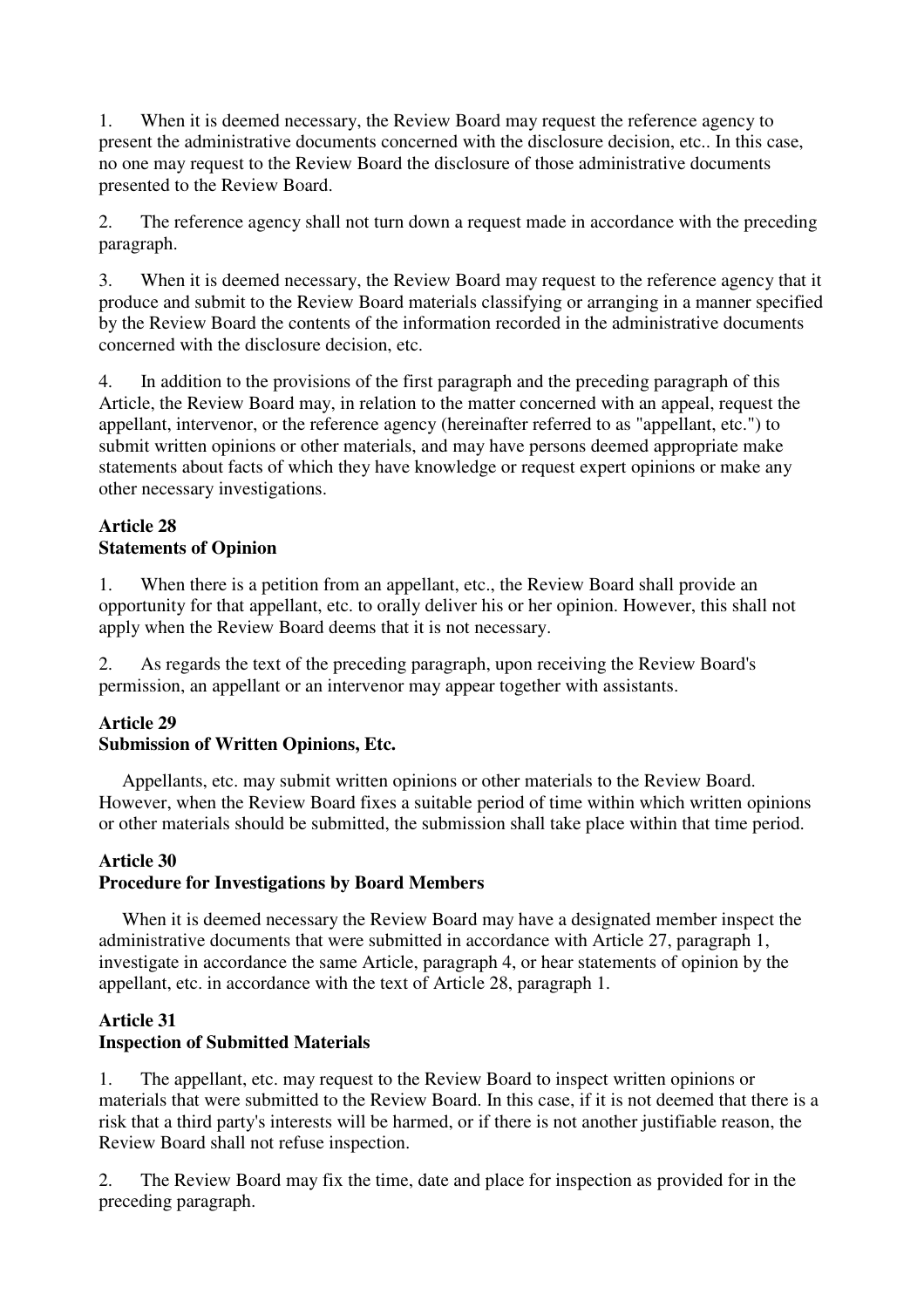# **Article 32 Non-disclosure of Investigative and Deliberative Proceedings**

 The investigative and deliberative proceedings undertaken by the Review Board shall not be disclosed.

#### **Article 33 Restriction on Appeals**

 It shall not be possible under the Administrative Complaint Investigation Law to appeal the dispositions made by the Review Board or its members according to the provisions of this section.

#### **Article 34 Forwarding, Etc. of Report**

When the Review Board submits its report regarding a reference it shall forward a copy of its report to the appellant and intervenor, and also make public the substance of its report.

#### **Article 35 Delegation to Cabinet Order**

 In addition to that which is provided for in this section, other necessary items related to the Review Board's investigative and deliberative procedures shall be determined by Cabinet Order (In the case of a Review Board that is separately provided for by law as referred to in Article 18, rules of the Board of Audit.).

# **Section 4 Exceptions, Etc. for the Jurisdiction of Lawsuits**

#### **Article 36 Exceptions, Etc. for the Jurisdiction of Lawsuits**

1. In regard to lawsuits demanding the revocation of a disclosure decision, etc. or the revocation of a ruling or decision regarding the appeal of a disclosure decision, etc. (In the following paragraph and in paragraph 3 of the Additional Provisions referred to as an "information disclosure lawsuit."), in addition to the court provided for by Article 12 of the Administrative Case Litigation Law (Law No. 139 of 1962), cases may also be brought before the district court (In the next paragraph referred to as a "specific jurisdiction court.") that has jurisdiction over the seat of the high court that has jurisdiction over the seat of the plaintiff's general forum.

2. When a suit is brought before a specific jurisdiction court as provided for by the preceding paragraph, and in the case that an information disclosure lawsuit involving the same or the same type or otherwise similar administrative documents is pendent in another court, the specific jurisdiction court, having given consideration to the addresses or whereabouts of the parties, the addresses of witnesses who should be examined, and characteristics common to the points in contention or the evidence along with other matters, when it deems it appropriate, may in response to a petition or on its own authority transfer the whole lawsuit or a part of it to the other court or a court provided for by Article 12 of the Administrative Case Litigation Law.

#### **Chapter 4 Supplementary Provisions**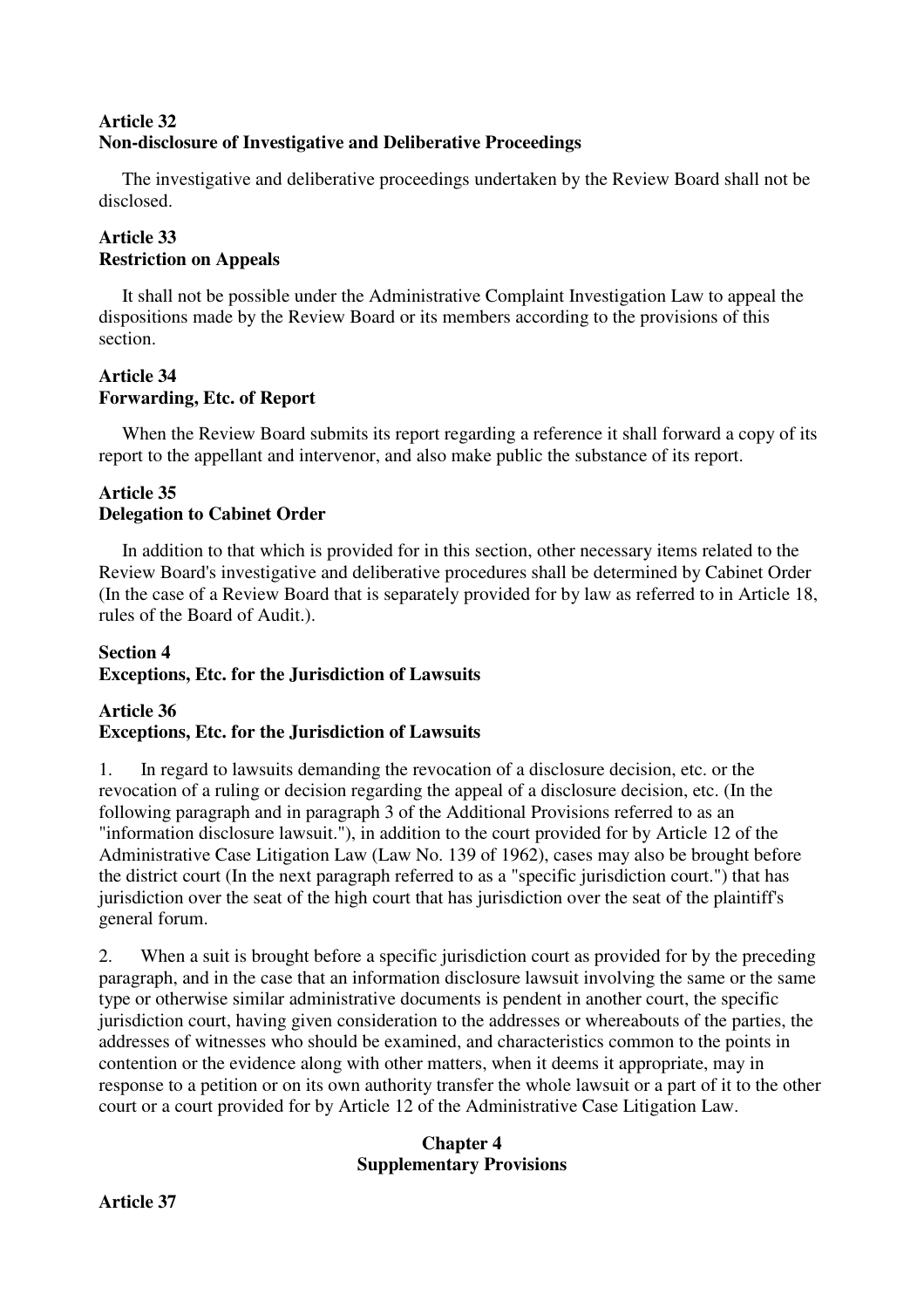#### **Management of Administrative Documents**

1. To contribute to the proper as well as smooth application of this law, the heads of administrative organs shall properly manage administrative documents.

2. The heads of administrative organs shall both establish rules regarding the management of administrative documents as provided for by Cabinet Order, and make the rules available for inspection by the public.

3. The Cabinet Order referred to in the preceding paragraph shall determine standards for the classification, preparation, maintenance, and disposal of administrative documents along with other items necessary for the management of administrative documents.

#### **Article 38**

#### **The Provision, Etc. of Information to Persons Who Intend to Request Disclosure**

1. So that it is possible for persons who intend to request disclosure to request disclosure easily as well as accurately, the heads of administrative organs shall provide information helpful in specifying the administrative documents held by the administrative organ and take other appropriate steps that take into account the convenience of the person intending to request disclosure.

2. In order to secure the smooth application of this law, the Director-General of the Management and Coordination Agency shall provide for general inquiry offices.

#### **Article 39**

#### **Publication of the State of Enforcement**

1. The Director-General of the Management and Coordination Agency may request reports on the state of enforcement of this law from the heads of the administrative organs.

2. The Director-General of the Management and Coordination Agency shall annually collect, arrange, and publish a summary of the reports of the preceding paragraph.

#### **Article 40**

# **Enhancement of Measures for the Provision of Information Held by Administrative Organs**

 In order to comprehensively promote disclosure of the information it holds, the government shall strive to enhance measures concerned with the provision of information held by administrative organs, making clear to the people through timely as well as appropriate methods the information that administrative organs hold.

#### **Article 41 Information Disclosure by Local Public Entities**

 In keeping with the spirit of this law, local public entities shall strive to formulate and implement measures necessary for the disclosure of the information that they hold.

# **Article 42**

#### **Information Disclosure by Public Corporations**

 Regarding corporations that were founded directly by law or founded through special establishing acts brought about by special laws (Excluding corporations not subject to Article 4, subparagraph 11 of the Management and Coordination Agency Establishment Law (Law No. 79